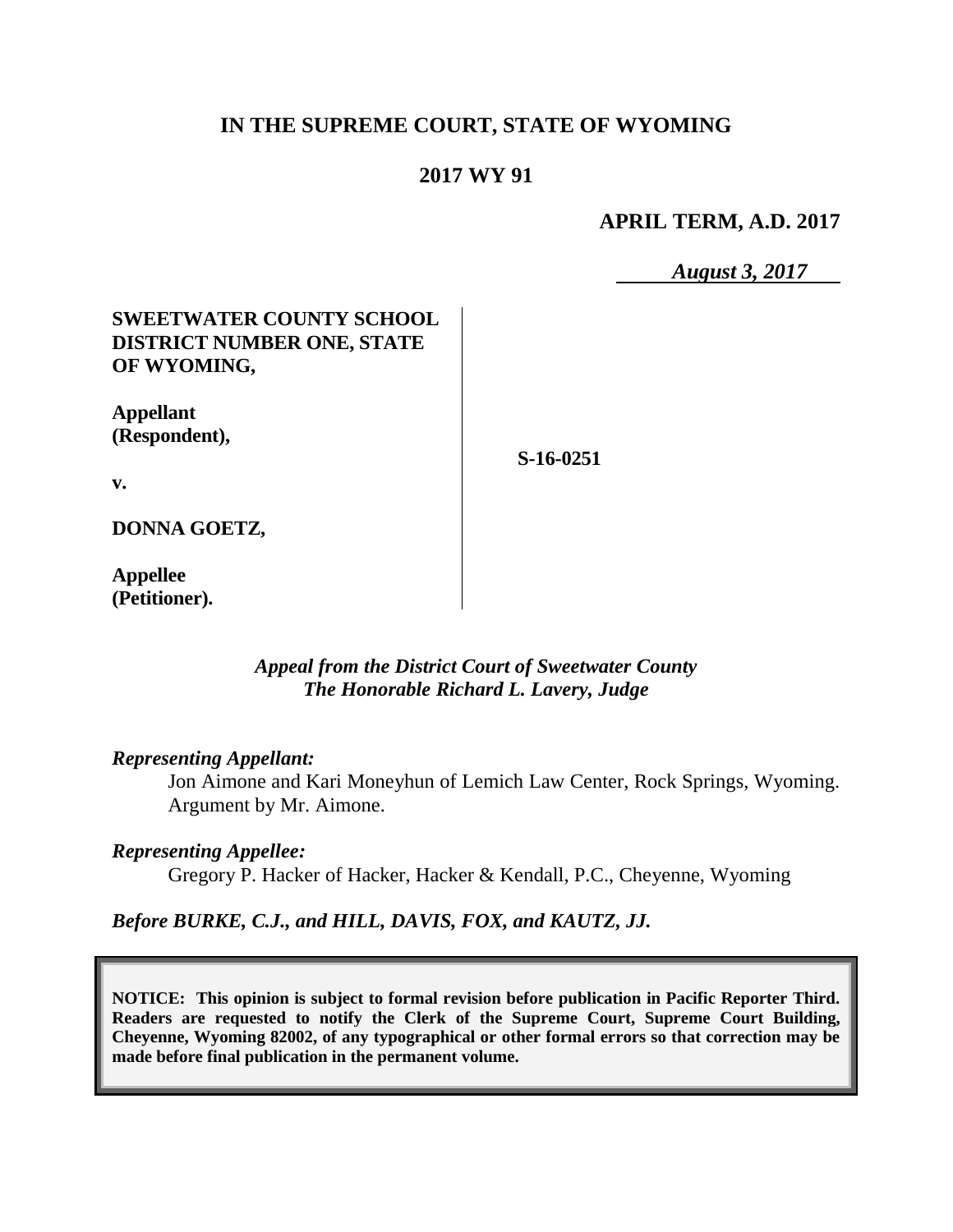# **DAVIS**, Justice.

[¶1] Appellee Donna Goetz was terminated from her position as a custodian at the Rock Springs Junior High for stealing or attempting to steal a backpack containing an iPad which belonged to a student. The Board of Trustees of Sweetwater County School District No. 1 upheld the termination, finding that Goetz was provided adequate pretermination process, and that there was cause for termination. On a petition for review, the district court found that Goetz was not provided adequate pretermination process, and remanded to the Board for reinstatement effective the date of termination. We reverse the district court decision and reinstate the Board's order upholding Goetz's termination.

# **ISSUES PRESENTED**

[¶2] Although the parties state the issues in varying ways, we believe they boil down to this:

> Was the Board of Trustees' decision that Goetz received adequate pretermination due process legally correct and supported by substantial evidence?

# **FACTS**

# **Pretermination Events**

[¶3] Appellee Donna Goetz had been employed as a custodian by Appellant Sweetwater County School District No. 1 for about fifteen years, and was working at the Rock Springs Junior High at the time of the events involved in this case. Some of the key events were captured on a security camera.

[¶4] June 5 was the last day of school in 2014. For a few days before the last day, items in the school's lost and found area were customarily moved to a table in a main hallway in the hope that students would pick up anything they had lost before the school year ended. The table is in plain view of the security camera.

[¶5] The last day of school is a busy time for the custodial staff, as they must clean everything in the building. By around 3:30 p.m. on June 5, virtually all of the students had left, probably because they had no interest in hanging around as their summer vacation began. The video shows a person identified in testimony as the school's registrar placing two bags on the lost and found table.

[¶6] Approximately twenty-eight minutes later, the video shows a woman pushing a large rolling trash can the parties called a "Brute," evidently because of its brand name.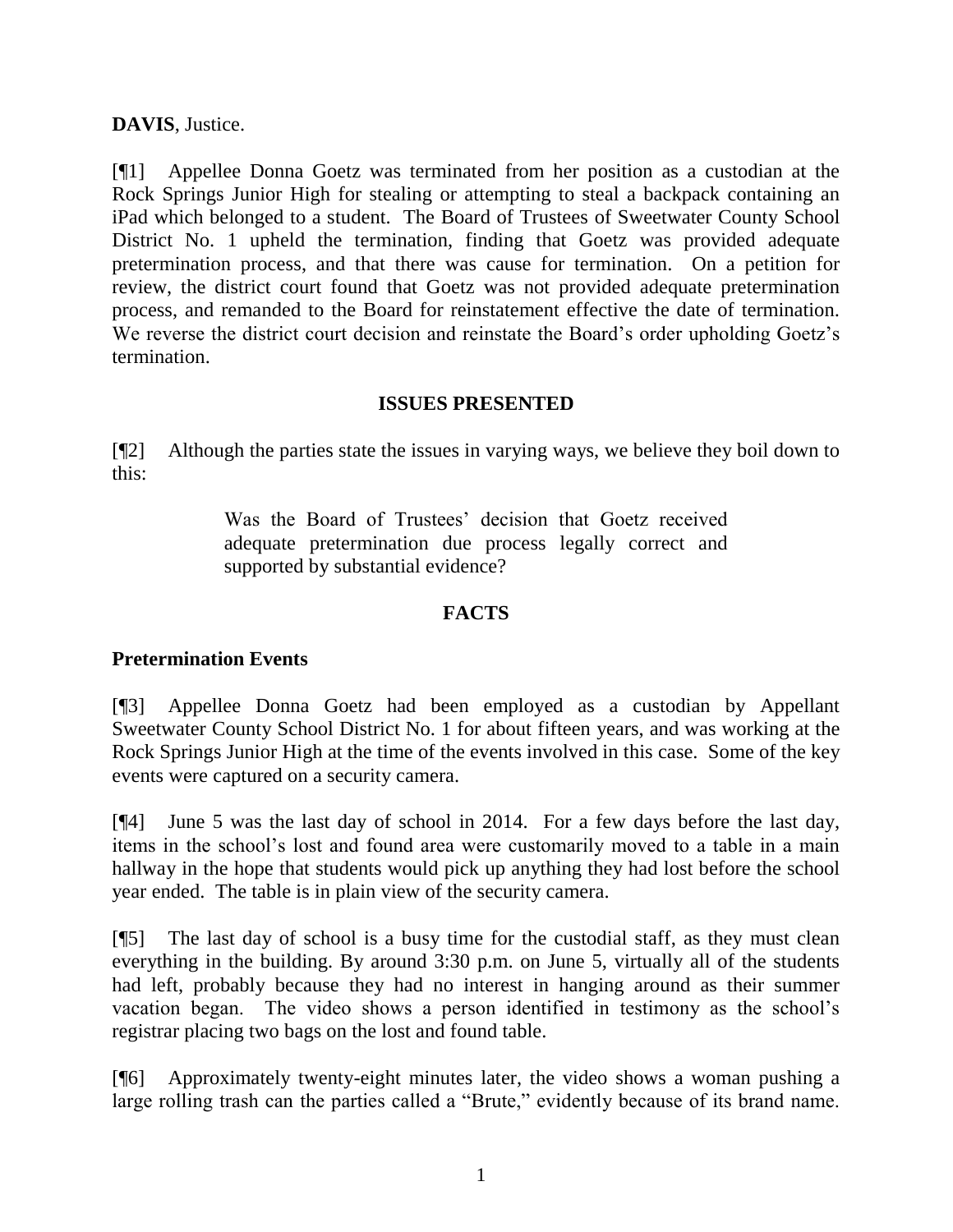This woman was identified as Mrs. Goetz in the record. She was accompanied by another woman identified as her supervisor, Candice Estep. The video shows Goetz picking up a bag, looking briefly inside, and then carrying the bag with her as she pushes the Brute toward a door and leaves the camera's view. The record indicates that Ms. Estep was going to help Goetz empty the full Brute. Goetz claimed that she picked the bag up to take it to the school office because it seemed to have important papers in it. Goetz commented to Estep that the bag was a great size and wondered if it would fit her tablet.

[¶7] After the two emptied the Brute, Goetz placed the bag in the bottom of it. She contended that this is how custodians often carry things when their Brutes are empty. There is some dispute in the testimony and documentation as to whether she covered the bag with an empty garbage bag or not – Goetz denies that she did. In any event, the video shows her passing through the area a few times, and the record reflects that she did not take the bag to the school office although it was nearby. Goetz claimed to have forgotten about it.

[¶8] Goetz later encountered Junior High Principal Tina Johnson and a student searching the lost and found table. The student had returned to school and reported that his bag, with an iPad in it, was missing. Goetz and Johnson spoke, and Johnson told Goetz that they were searching for a black satchel. Goetz replied that the student should leave his name so he could be called if they found the bag. Goetz did not mention the bag in the bottom of the Brute at that point.

[¶9] Johnson then viewed the security video, and saw the portion in which Goetz took the bag. She asked Estep what Goetz had done with it, and Estep told her it was in the Brute. Johnson located Goetz and asked for the bag, which Goetz gave to her, saying that she didn't think this was the bag Johnson had been talking about because it was gray and black, not black. She later testified that she also did not believe the bag was a satchel, either. Johnson testified that she looked in the bag and immediately saw the iPad in what she described as an obvious fluorescent-colored case.

[¶10] On June 6, 2014, the school's head custodian Marie Hall met with Goetz to discuss what had happened. Goetz told her that she planned to take the bag to the office when she finished other work. She also expressed concern that the staff would think that she was stealing the backpack. When Hall asked for a written statement, Goetz produced one that she had already prepared. In the statement, Goetz expressed concern about how these events might appear to others, and indicated that she was not one to cause her peers to question her honesty and truthfulness. She then made a second written statement dated June 6, 2014, which is generally consistent with the first.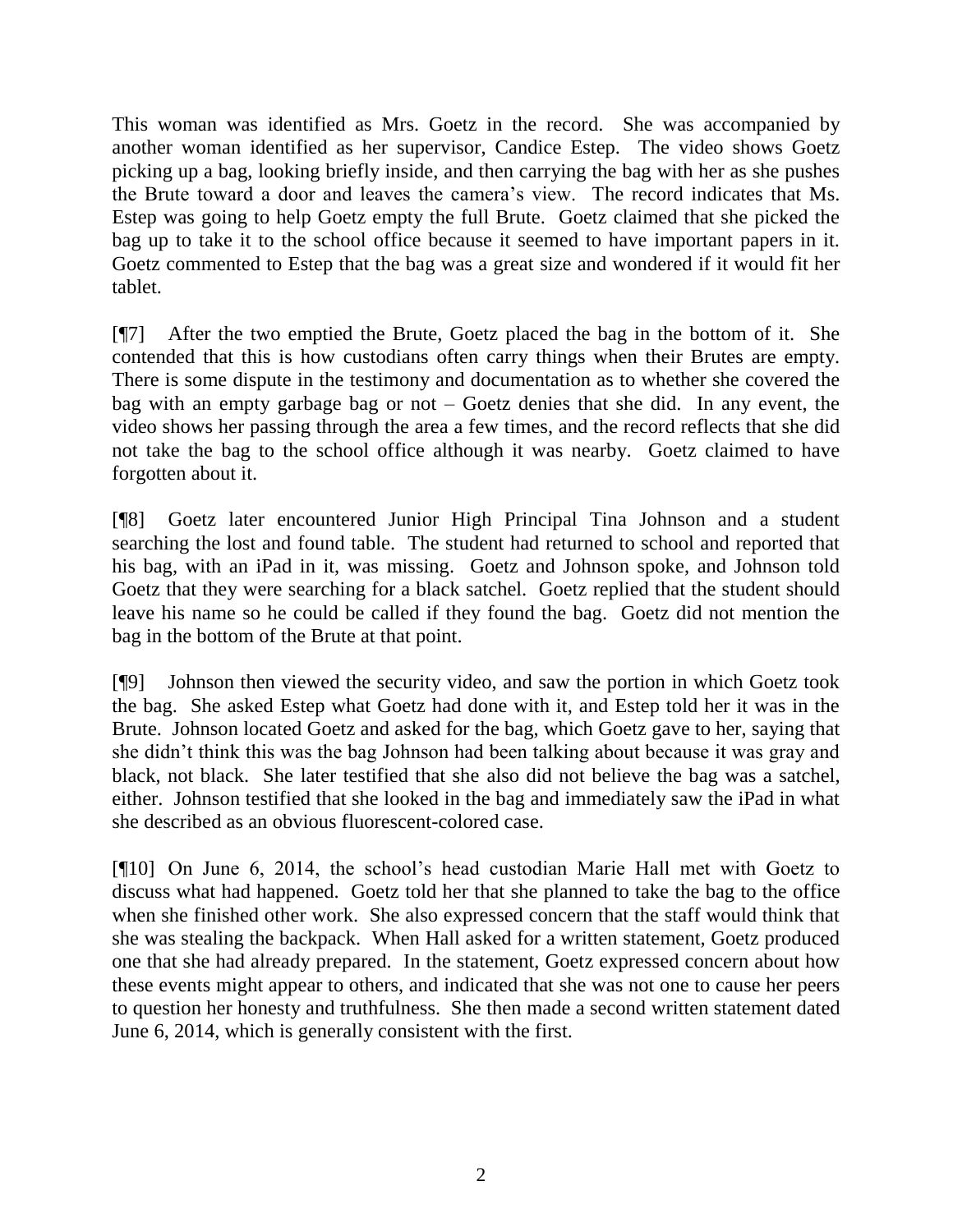[¶11] Goetz had a second meeting with Hall and Principal Johnson on June 12, 2014. Goetz indicated that she felt like she was being accused of stealing and denied that she was in fact trying to steal the bag.

[¶12] Goetz had a third meeting with Kelly McGovern (then Director of Human Resources and Assistant Superintendent of Schools), Mark Portillo (District Director of Custodial Services), and Principal Johnson on July 17, 2014. Before the meeting began, Goetz asked if the meeting could result in termination or disciplinary action, and McGovern responded that she was only gathering facts at the time, and that she would be showing Goetz some video and asking her some questions.

[¶13] Goetz then asked for representation from a fellow employee trained in advocacy by the Wyoming Education Association, Fredann Soto. Goetz was herself trained as an employee advocate. Soto was summoned and arrived before the meeting began.

[¶14] The group went through pertinent portions of the video and discussed what was shown on it and what had happened. Ms. Soto actively participated on Goetz's behalf according to a nine-page single-spaced detailed summary of the meeting.<sup>1</sup> The questioning of Goetz was fairly pointed according to that summary. After the summary was prepared, both Soto and Goetz signed off as to its accuracy, along with McGovern, Portillo, and Johnson. In addition, Soto and Goetz met after the meeting, and Goetz submitted an additional statement to clarify her earlier ones. In it she indicated that she only took a quick glance into the bag and did not realize it contained an iPad, and that Johnson had not mentioned the iPad to her when they spoke at the lost and found table.

[¶15] As the meeting was coming to a close, Goetz asked McGovern (with Soto present) if she could ask a question "off the record." According to McGovern, she asked if the District "would take into account all of her years with the District as she has never done anything like this before."

[¶16] After that, McGovern recommended to Mathew Neal, the Superintendent of Schools for the District, that Goetz be terminated, and he evidently agreed with the recommendation. A fourth meeting involving Goetz, Soto, McGovern, Portillo, and Johnson took place on August 14, 2014. McGovern presented Goetz a letter she had authored, which terminated her employment and explained the reasons for doing so, and she read the letter to her. McGovern asked Goetz if she had anything to add, and Goetz replied "No, and I'm not going to sign this," referring to an acknowledgement of receipt on the letter.

<sup>&</sup>lt;sup>1</sup> It could almost be called a transcript.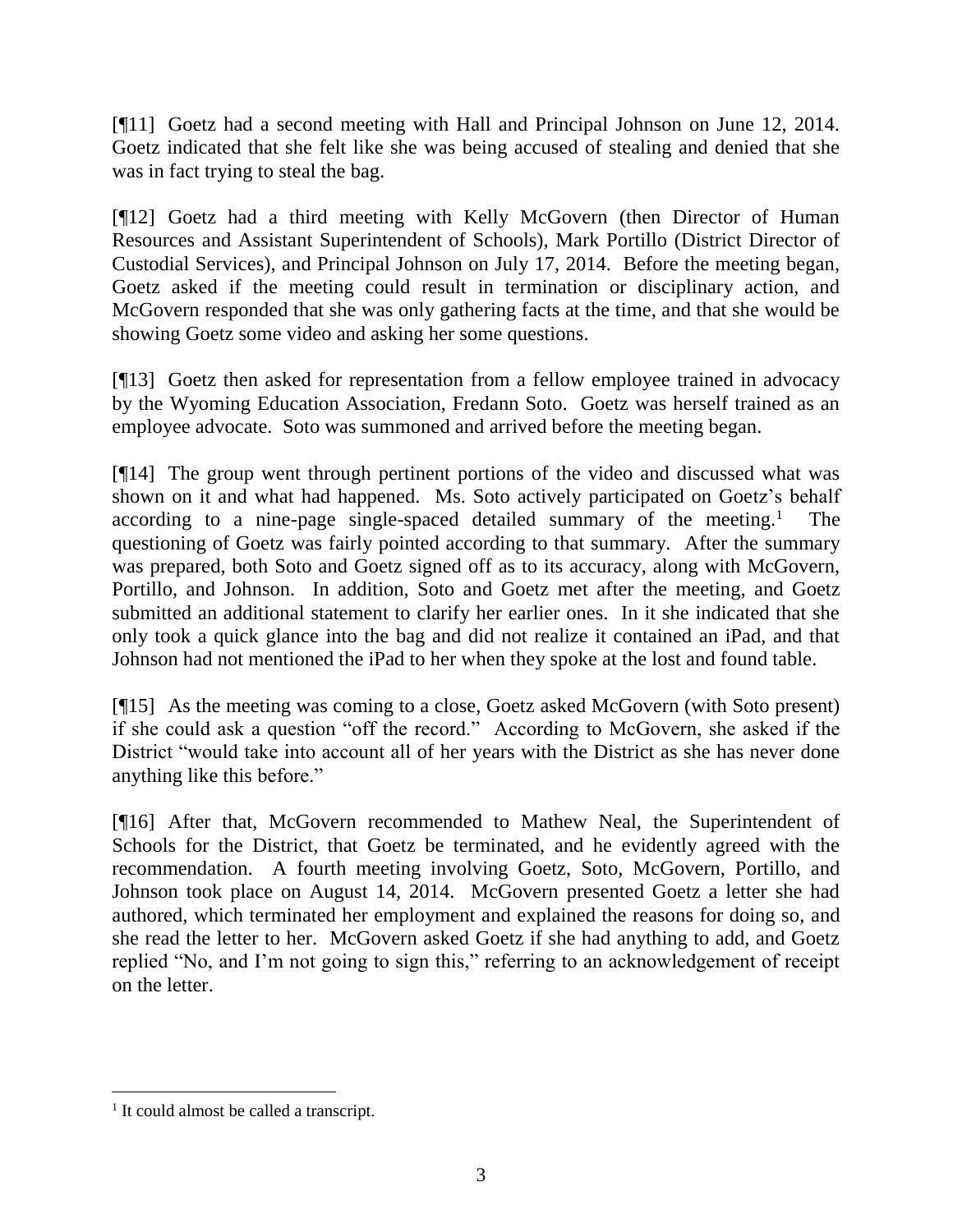## **Proceedings Before the Board of Trustees**

[¶17] The policy under which Goetz was terminated provided as follows:

The Board and/or the Superintendent may suspend or dismiss any classified employee for incompetency, neglect of duty, immorality, insubordination, falsification or any other good or just cause.

Sweetwater Cty. Sch. Dist. Policy GDPD.

[¶18] The parties agree that Goetz did not serve at-will, and that she was therefore entitled to some form of due process before she could be terminated. Goetz's counsel timely requested a post-termination contested case hearing before the Board of Trustees. There was no objection to that request, and the parties began the process of moving the case to a hearing. A hearing officer was appointed to manage the process and oversee the hearing ultimately held.

[¶19] On June 30, 2015, Goetz's attorney filed a "Due Process Objection" challenging the procedures utilized before she was terminated. For purposes of this appeal, the key contention raised was that the process utilized did not comply with the requirements of *Cleveland Board of Education v. Loudermill*, 470 U.S. 532, 105 S.Ct. 1487, 84 L.Ed.2d 494 (1985). Goetz claimed that she was not adequately informed of the charge against her before she was terminated, and that she was not told that she faced possible termination before she was actually fired. She claimed that *Loudermill* and its progeny required notice of the possible outcome.

[¶20] The Board considered this issue as part of the hearing it ultimately held on June 30 and July 1 of 2015. It also considered whether there was cause to terminate Goetz. It adopted findings of fact and conclusions of law on September 14, 2015. It concluded that Goetz had access to the information and material on which the termination was based (the alleged taking of the bag and iPad), and four opportunities to tell her side of the story. It also found that her claim that she did not know her job was in jeopardy was implausible given her training as an employee advocate and the circumstances. Finally, it noted that there was no prejudice from any claimed defect in the pretermination process because Goetz had no further information to offer beyond what she provided in the three meetings before she was terminated.

[¶21] The Board also concluded that the totality of the evidence showed that Goetz took and kept the bag with the intent of keeping it for herself and not returning it. It therefore upheld her termination.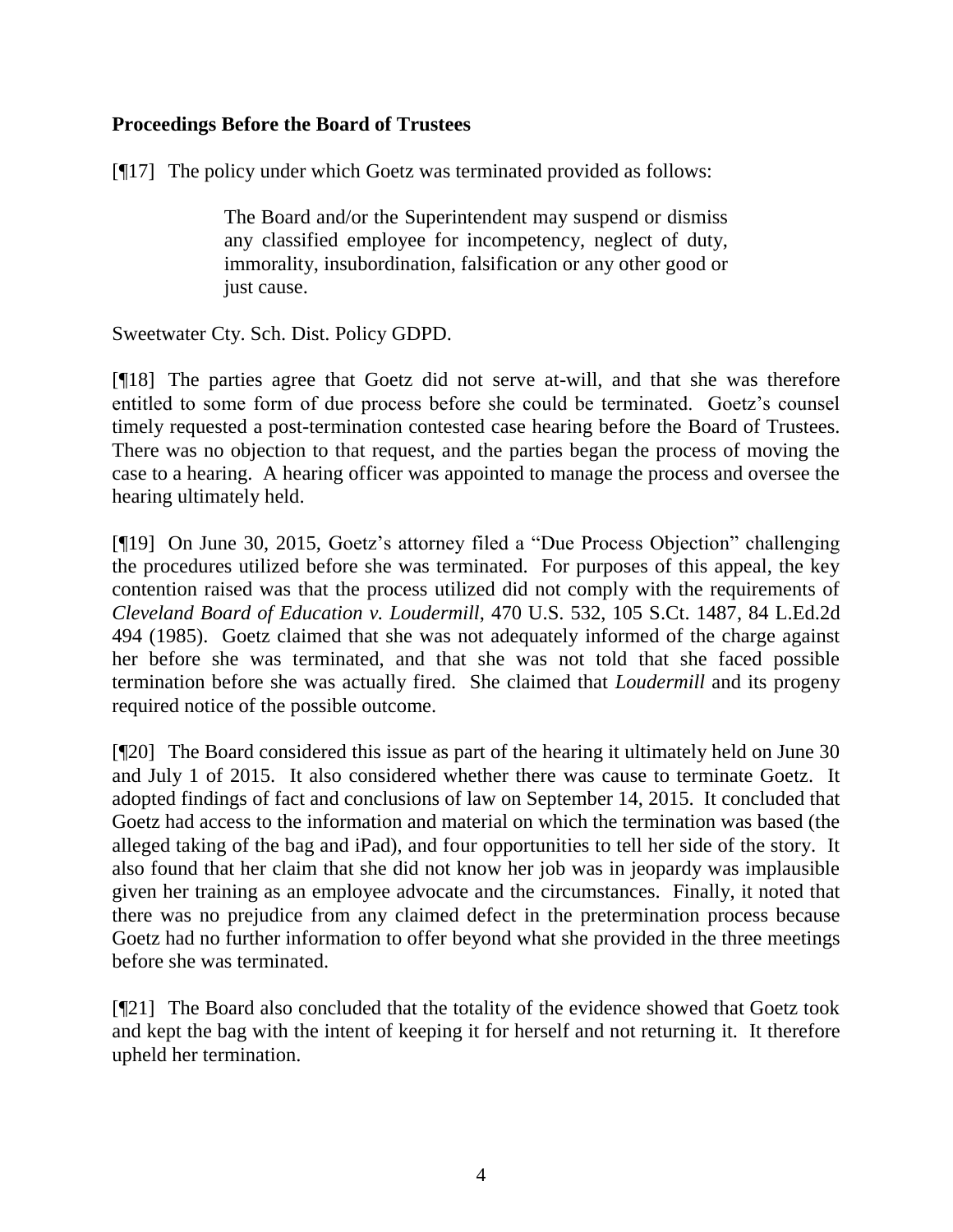#### **Review by the District Court**

[¶22] Goetz timely petitioned the District Court for the Third Judicial District (Sweetwater County) for review as permitted by the Wyoming Administrative Procedure Act. Wyo. Stat. Ann. § 16-3-114(a) (LexisNexis 2017). After briefing, the court issued an "*Order Affirming in Part, Reversing in Part and Remanding*."<sup>2</sup> Although it noted some errors in the Board's findings, it concluded that there was substantial evidence to support the Board's determination that there was just cause to terminate. However, it also found that the District failed to give adequate notice of the allegations against Goetz, and that she was not given adequate notice that her employment was in jeopardy of termination. It also found that these shortcomings were not harmless. It therefore directed that Goetz was to be reinstated effective the date of her termination. The District then timely perfected this appeal.

### **STANDARD OF REVIEW**

[¶23] When an appeal is taken from a district court's review of an administrative agency's decision, we examine the case as if it had come directly from the agency, giving no deference to the district court's decision. *Hurt v. State ex rel. Dep't of Workforce Servs.*, 2015 WY 106, ¶ 9, 355 P.3d 375, 377-78 (Wyo. 2015) (citing *Guerrero v. State ex rel. Wyo. Dep't of Workforce Servs., Workers' Comp. Div.,* 2015 WY 88, ¶ 11, 352 P.3d 262, 265 (Wyo. 2015)). We review an agency's conclusions of law de novo, and will affirm only if its conclusions are in accordance with the law. *Hurt*, *¶* 10, 355 P.3d at 378 (citing *Middlemass v. State ex rel. Wyo. Workers' Safety & Comp. Div.*, 2011 WY 118, ¶ 13, 259 P.3d 1161, 1164 (Wyo. 2011)).

[¶24] In this case, the Board made factual findings which may bear on the adequacy of the pretermination due process. As we have explained:

> [W]e review the agency's findings of fact by applying the substantial evidence standard. *Dale* [*v. S & S Builders, LLC*, 2008 WY 84], ¶ 22, 188 P.3d [554,] at 561 [(Wyo. 2008)]. Substantial evidence means "'such relevant evidence as a reasonable mind might accept as adequate to support a conclusion.'" *Guerrero*, ¶ 12, 352 P.3d at 266, quoting *Bush v. State ex rel. Wyo. Workers' Comp. Div.*, 2005 WY 120, ¶ 5, 120 P.3d 176, 179 (Wyo. 2005) (citation omitted). "Findings of fact are supported by substantial evidence if, from the evidence preserved in the record, we can discern a rational premise for those findings." *Kenyon v. State ex rel. Wyo.*

<sup>&</sup>lt;sup>2</sup> This appears to actually be an order reversing, because the court ultimately ordered Goetz reinstated.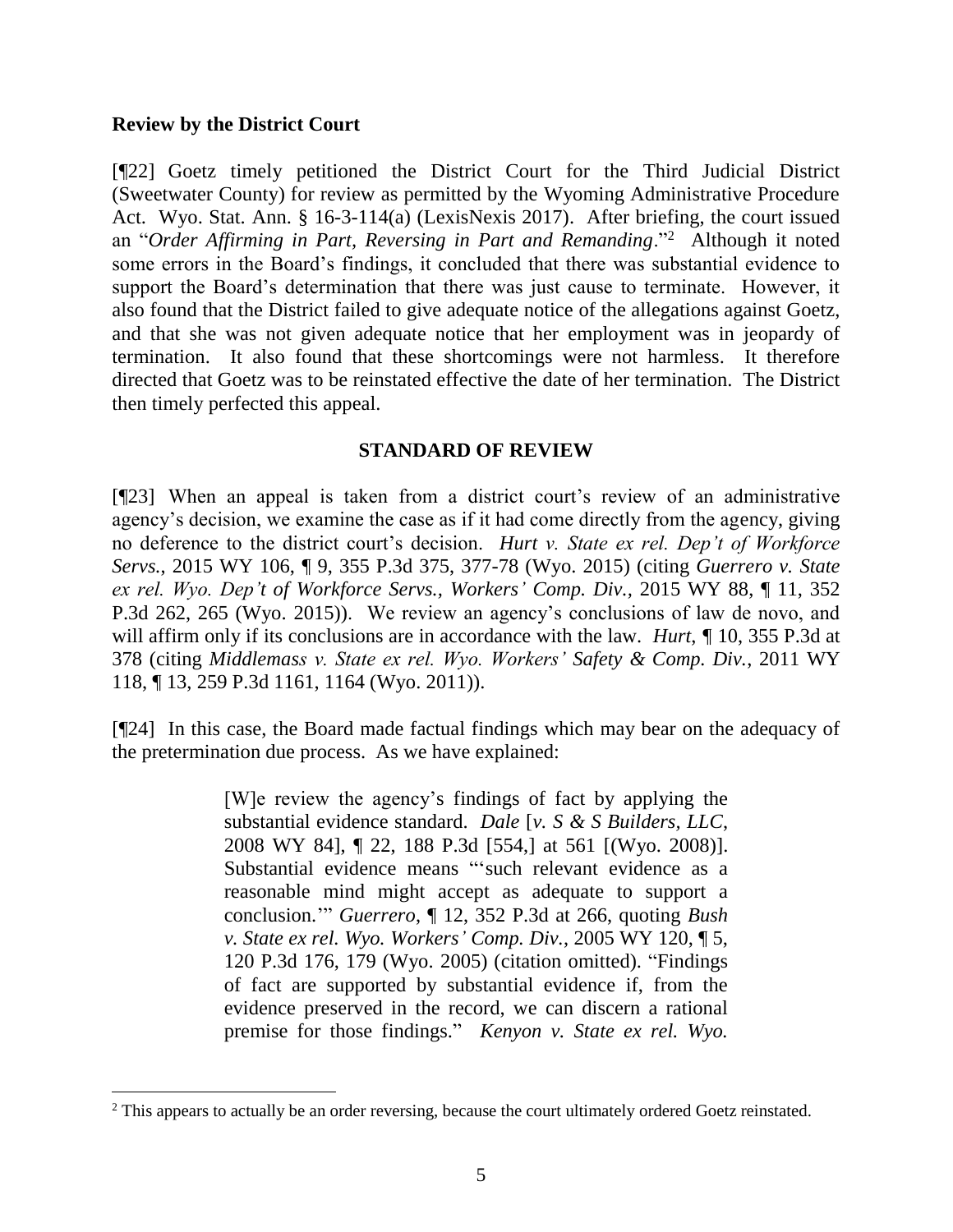*Workers' Safety & Comp. Div*., 2011 WY 14, ¶ 11, 247 P.3d 845, 849 (Wyo. 2011) (citation omitted).

> If the hearing examiner determines that the burdened party failed to meet his burden of proof, we will decide whether there is substantial evidence to support the agency's decision to reject the evidence offered by the burdened party by considering whether that conclusion was contrary to the overwhelming weight of the evidence in the record as a whole. If, in the course of its decision making process, the agency disregards certain evidence and explains its reasons for doing so based upon determinations of credibility or other factors contained in the record, its decision will be sustainable under the substantial evidence test. Importantly, our review of any particular decision turns not on whether we agree with the outcome, but on whether the agency could reasonably conclude as it did, based on all the evidence before it.

*Dale*, ¶ 22, 188 P.3d at 561 (citations omitted).

*Hurt*, ¶ 10, 355 P.3d at 378.<sup>3</sup>

# **DISCUSSION**

[¶25] Both parties quite correctly focus on the *Loudermill* case. Before *Loudermill* was decided in 1985, a plurality opinion in *Arnett v. Kennedy*, 416 U.S. 134, 94 S.Ct. 1633, 40 L.Ed.2d 15 (1974), was deemed to set the standard for due process for public employees. That case suggested that the employer could not only decide whether an employee would be at-will or terminable only for cause, but also that because the grant of a substantive right is so intertwined with the procedure employed in determining that right, an employee must "take the bitter with the sweet." *Loudermill*, 470 U.S. at 154-55, 94 S.Ct. at 1643-44. This meant to many that the employer, having created a property right in employment, could make the procedures to protect that right as limited as it wished. The *Loudermill* court strongly disagreed.

[¶26] The facts of *Loudermill* are not terribly important to the disposition of this appeal, but they are worth mentioning. Loudermill was a security guard for the Cleveland Board

<sup>&</sup>lt;sup>3</sup> We may also review administrative decisions to determine if they are arbitrary and capricious as a "safety net" when there is a claim that an agency failed to admit clearly admissible evidence or failed to produce adequate findings of fact and conclusions of law. *Rogers v. Russell Const. Co., Inc.,* 2016 WY 80, ¶ 15, 376 P.3d 1172, 1175 (Wyo. 2016). That standard of review does not apply to this appeal.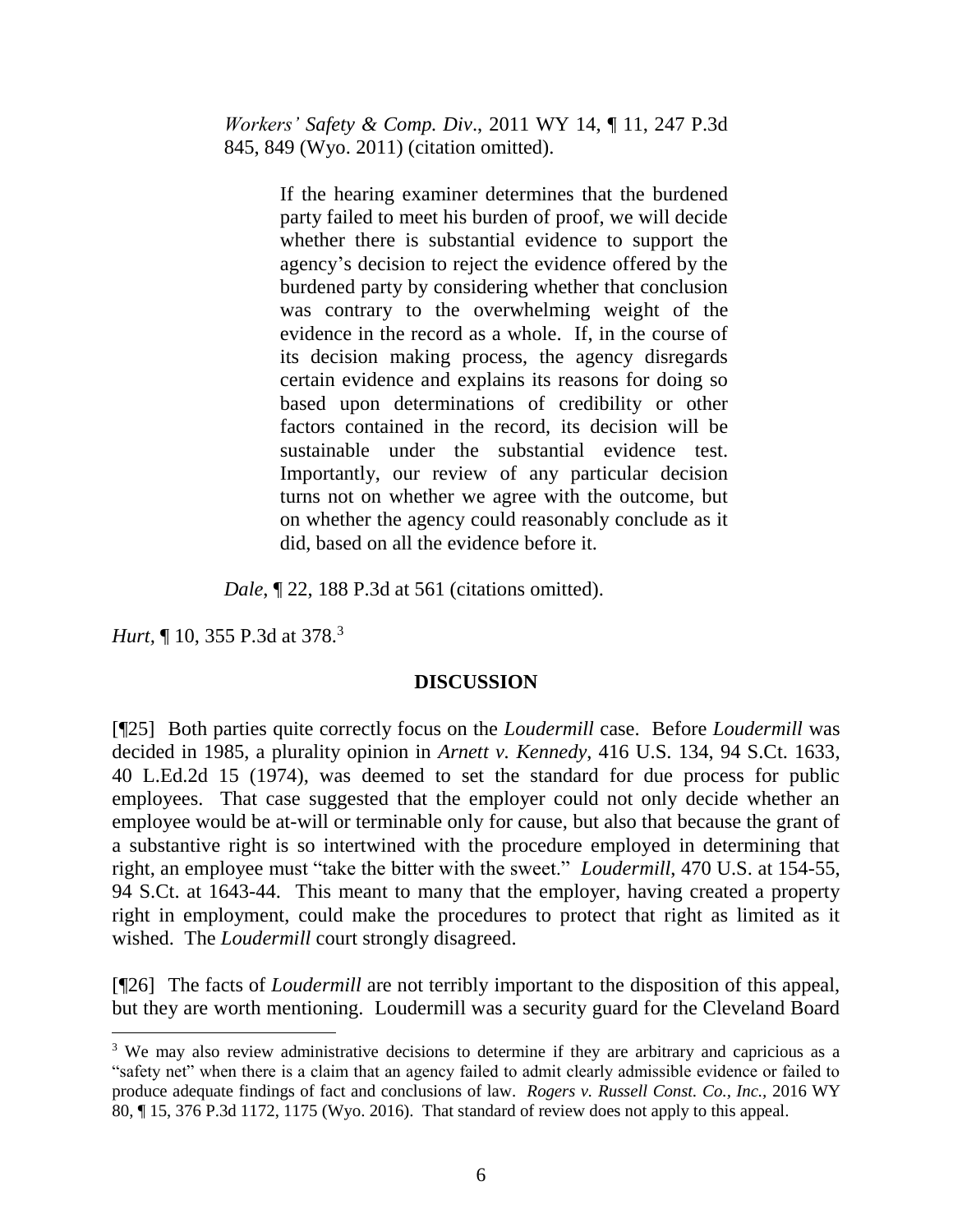of Education, and he indicated on his application that he had never been convicted of a felony. *Loudermill*, 470 U.S. at 535, 105 S.Ct. at 1489-90. The Board later discovered that he had been convicted of grand larceny, and its business manager terminated him for dishonesty without any opportunity to explain (he claimed that he thought the conviction was a misdemeanor). He was provided a hearing after termination under a statutory procedure, and a referee recommended reinstating him, but the Cleveland Civil Service Commission upheld the termination nonetheless.<sup>4</sup> *Id.* at 536, 105 S.Ct. at 1490.

[¶27] Loudermill sued in federal court, claiming that the statutory procedure was unconstitutional because it deprived him and other parties of liberty and property without due process. The district court dismissed this claim, holding that Loudermill had to live with the process Ohio provided, basically applying the "bitter with the sweet" analysis of *Arnett*. *Id.*

[¶28] The case eventually found its way to the United States Supreme Court. The Court noted that property interests are not created by the constitution, but instead by rules or understandings from independent sources such as state law. *Id*. at 540-41, 105 S.Ct. at 1492-93. <sup>5</sup> However, it rejected the notion that state law could define the procedures utilized to protect a property right:

> The point is straightforward: the Due Process Clause [of the Fourteenth Amendment<sup>6</sup>] provides that certain substantive rights—life, liberty, and property—cannot be deprived except pursuant to constitutionally adequate procedures. The categories of substance and procedure are distinct. Were the rule otherwise, the Clause would be reduced to a mere tautology. "Property" cannot be defined by the procedures provided for its deprivation any more than can life or liberty. The right to due process "is conferred, not by legislative grace, but by constitutional guarantee. While the legislature may elect not to confer a property interest in [public] employment, it may not constitutionally authorize the deprivation of such an interest, once conferred, without appropriate procedural safeguards."

<sup>4</sup> *Loudermill* also involved a companion case in which a bus mechanic was fired for failing an eye examination and then not retesting, without a hearing. *Id.*

<sup>&</sup>lt;sup>5</sup> In this case, there is no dispute that Goetz had a property interest based on the policy set forth above under Wyoming law, and so we skip that part of the analysis.

<sup>&</sup>lt;sup>6</sup> "No State shall make or enforce any law which shall abridge the privileges or immunities of citizens of the United States; nor shall any State deprive any person of life, liberty or property, without due process of law; nor deny to any person within its jurisdiction the equal protection of laws." U.S. Const. amend. XIV, § 1.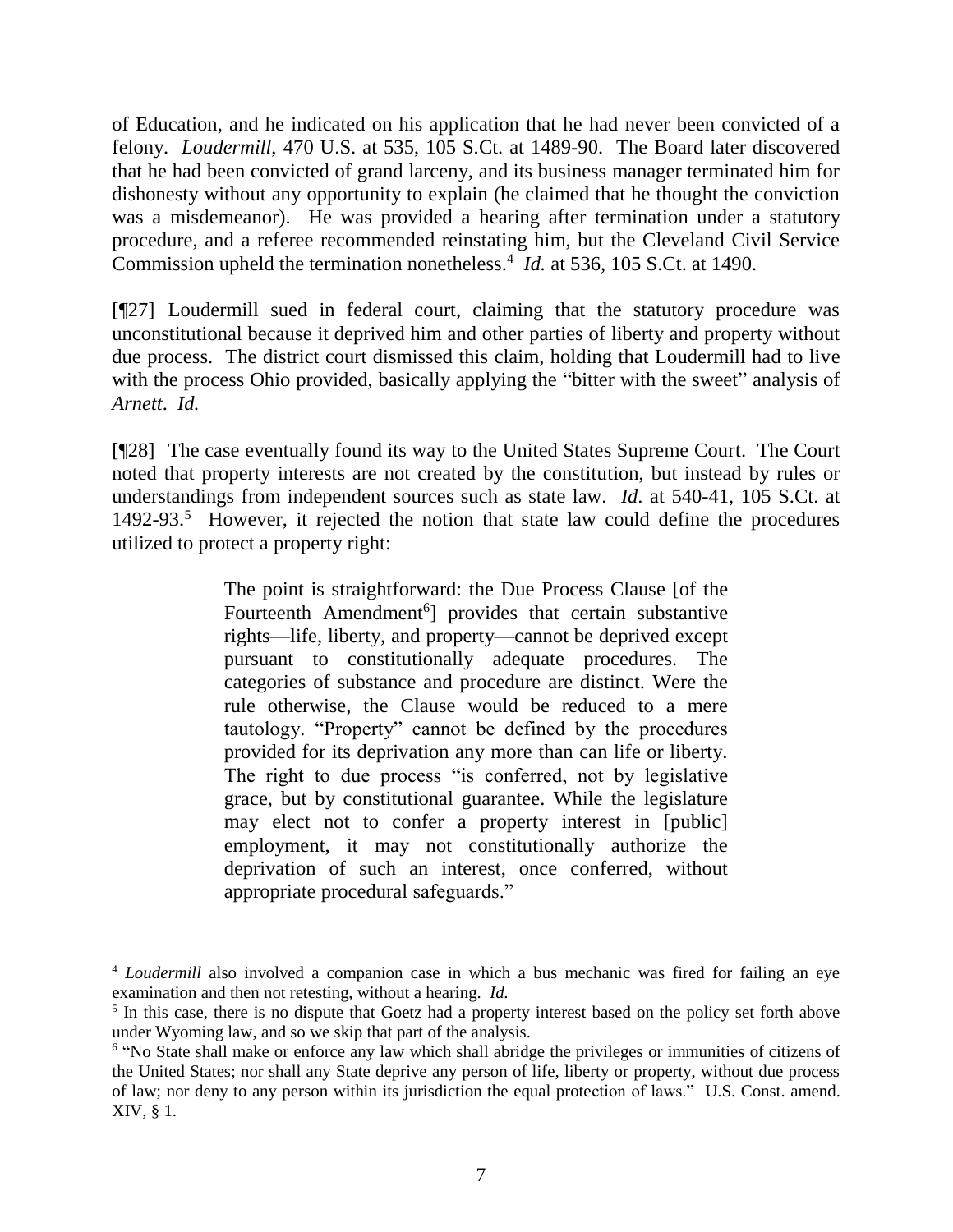*Id.* at 541, 105 S.Ct. at 1493.

[¶29] That left the question of what process was due a public employee possessing a property right in employment. The Court held that the need for some form of pretermination hearing was "evident from a balancing of the competing interests at stake. These are the private interests in retaining employment, the governmental interest in the expeditious removal of unsatisfactory employees and the avoidance of administrative burdens, and the risk of an erroneous termination." *Id.* at 542-43, 105 S.Ct. at 1493.

[¶30] Balancing these factors led the Court to conclude that a pretermination hearing "should be an initial check against mistaken decisions—essentially, a determination of whether there are reasonable grounds to believe that the charges against the employee are true and support the proposed action." *Id*. at 545-46, 105 S.Ct. at 1495. It fleshed that determination out to some extent:

> The essential requirements of due process, and all that respondents seek or the Court of Appeals required, are notice and an opportunity to respond. The opportunity to present reasons, either in person or in writing, why proposed action should not be taken is a fundamental due process requirement. The tenured public employee is entitled to oral or written notice of the charges against him, an explanation of the employer's evidence, and an opportunity to present his side of the story. To require more than this prior to termination would intrude to an unwarranted extent on the government's interest in quickly removing an unsatisfactory employee.

*Id*. at 546, 105 S.Ct. at 1495 (citations omitted). The Court held that this limited pretermination hearing was sufficient in light of the post-termination process available in Ohio. *Id.* at 547, 105 S.Ct. at 1496.

[¶31] The United States Supreme Court has not had much occasion to elaborate further on the nature of the required pretermination hearing. In *Gilbert v. Homar*, 520 U.S. 924, 117 S. Ct. 1807, 138 L.Ed.2d 120 (1997), a police officer was suspended without pay for an indefinite period after being charged with possession of marijuana, and without a presuspension opportunity to explain. The Court referred to *Loudermill*, which it indicated required "a very limited hearing prior to [Loudermill's] termination, to be followed by a more comprehensive post-termination hearing." *Gilbert*, 520 U.S. at 929, 117 S.Ct at 1811. It also pointed out that:

> It is by now well established that "'due process,' unlike some legal rules, is not a technical conception with a fixed content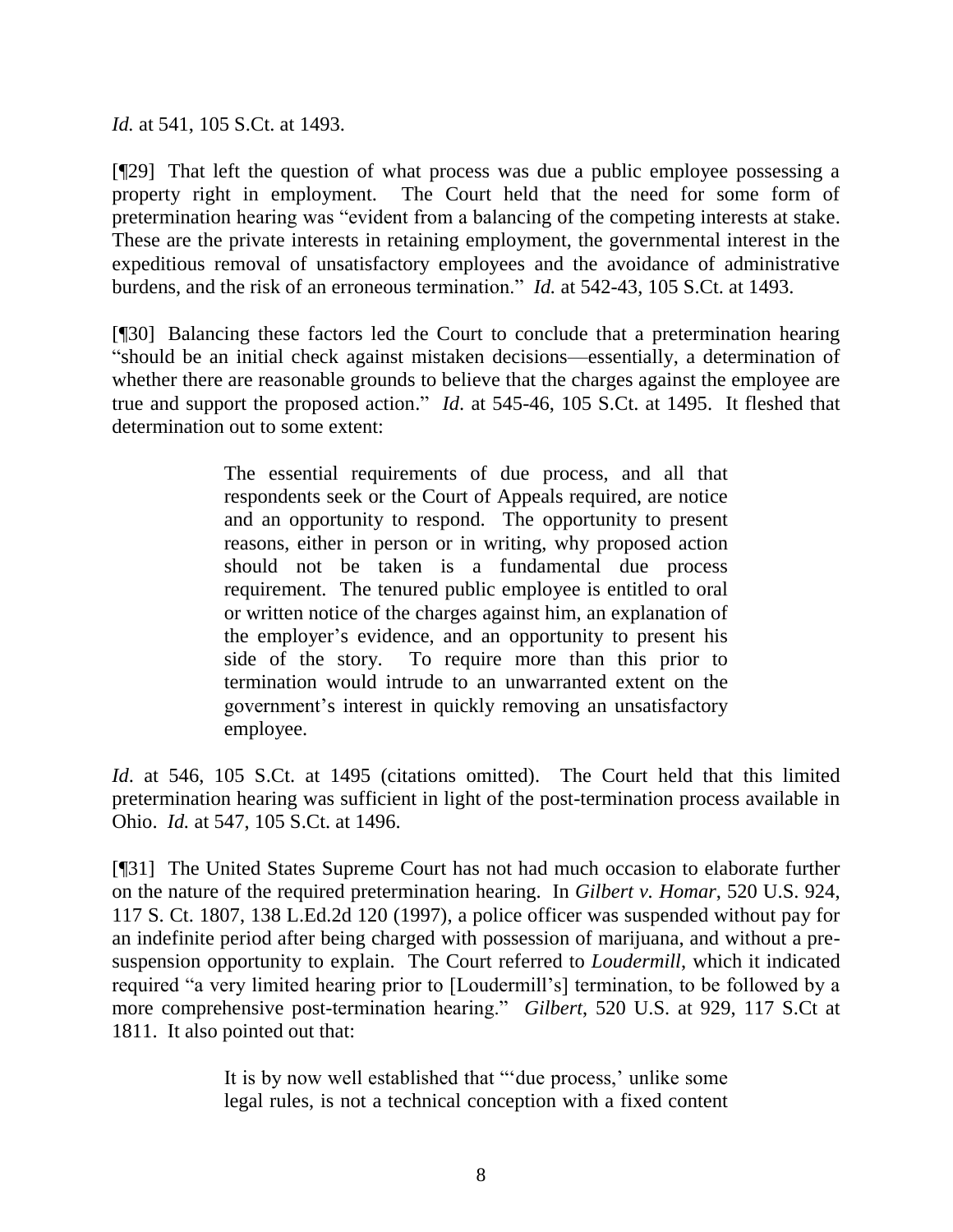unrelated to time, place and circumstances." *Cafeteria & Restaurant Workers v. McElroy*, 367 U.S. 886, 895, 81 S.Ct. 1743, 1748, 6 L.Ed.2d 1230 (1961). "[D]ue process is flexible and calls for such procedural protections as the particular situation demands." *Morrissey v. Brewe*r, 408 U.S. 471, 481, 92 S.Ct. 2593, 2600, 33 L.Ed.2d 484 (1972).

*Id.* at 930, 117 S.Ct. at 1812.

[¶32] After analyzing the interests implicated as suggested by *Loudermill*, the Court decided that Officer Homar was not deprived of pretermination due process given the speed with which the police department had to act. *Gilbert* is of course distinguishable from this case. Homar was suspended indefinitely pending an investigation, but he was not terminated. Nonetheless, the Supreme Court took the opportunity to emphasize the limited nature of the required process. As one commentator puts it:

> *Loudermill* should not be read as a definitive statement of an absolute minimum in all cases, since, as the Court admitted, its reasoning depended on the availability of a reasonably prompt and reasonably comprehensive posttermination hearing. The more elaborate the post-termination hearing, the more informal the pretermination procedures may be.

2 Isidore Silver, *Public Employee Discharge and Discipline* § 17.06, at 1156 (3d ed. 2001).

[¶33] Without additional guidance from the Supreme Court, lower federal and state courts have struggled with the required process on a case-by-case basis. We find cases saying that an informal meeting with a supervisor, at which notice and an explanation are provided, if accompanied by a reasonable opportunity to respond, are sufficient. *Powell v. Mikulecky*, 891 F.2d 1454, 1459 (10<sup>th</sup> Cir. 1989). That court elaborated that:

> The pretermination hearing is merely the employee's chance to clarify the most basic misunderstandings or to convince the employer that termination is unwarranted. The pretermination hearing is intended to supplement, not duplicate, the more elaborate post-termination hearing. Because the posttermination hearing is where the definitive fact-finding occurs, there is an obvious need for more formal due process protections at that point. To duplicate those protections at the pretermination stage would cause unnecessary delay and expense while diffusing the responsibility for the ultimate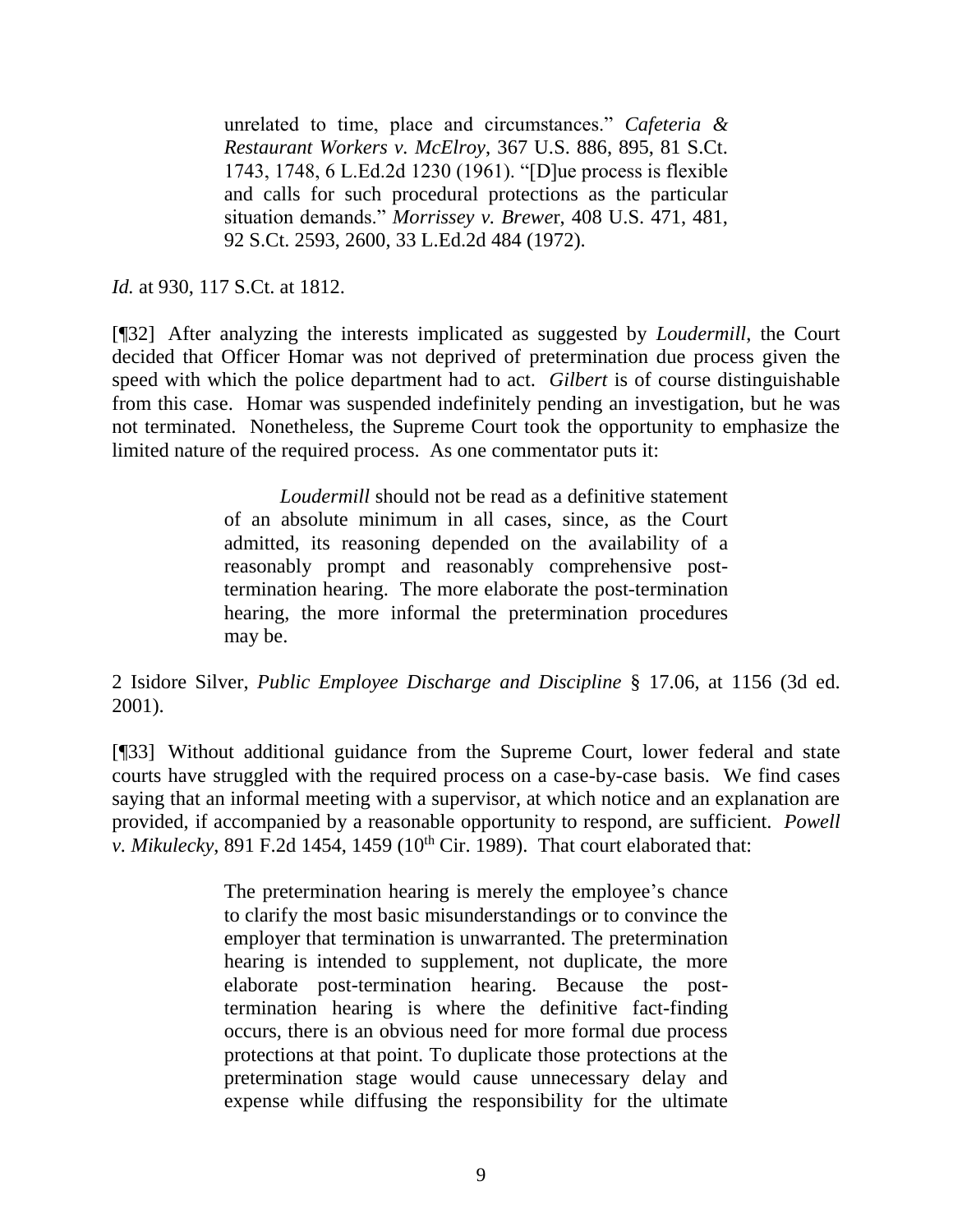decision to terminate an employee. The idea of conducting two identical hearings runs counter to traditional principles of adjudication.

*Id*. at 1458.

[¶34] Goetz cites *Cotnoir v. Univ. of Maine Sys.*, 35 F.3d 6 (1st Cir. 1994). In that case, Cotnoir was investigated concerning a student who evidently inappropriately received certain academic credits. The university provost conducted an investigation and interviewed Cotnoir and others, and then completed a report. The university president wrote to Cotnoir and offered him a meeting about the issues raised by the provost, although he did not provide him with a report. They met, and the president asked a number of questions, which Cotnoir answered. He was then terminated without further pretermination process. He sued in federal district court, claiming a deprivation of his civil rights under 42 U.S.C. § 1983, and the district judge granted summary judgment on his claim that he was denied adequate pretermination due process. The First Circuit held that there was inadequate notice of the charge, inadequate explanation of the evidence involved, and that the post-termination hearing did not cure the violation. *Id.* at 11-13. *See also Matthews v. Harney Cty. Sch. Dist. No. 4,* 819 F.2d 889, 892-93 (9th Cir. 1987) (school board members unhappy with teacher's responses to answers to their questions did not provide adequate pretermination notice of the charges).

[¶35] One of our cases seems to suggest more specific procedures. In *Mondt v. Cheyenne Police Dep't*, 924 P.2d 70 (Wyo. 1996), this Court observed that:

> If a full evidentiary hearing is not provided until after suspension, the following risk-reducing procedures must be afforded before suspension: written notice of the charges against her, knowledge of the basis of those charges either by explanation or by reviewing the file containing the report of the internal affairs investigation conducted and, in the case of the denial of the allegations, an effective opportunity to respond either in person or in writing to an impartial decision maker.

*Id*. at 82 (citing *Little v. City of Jackson*, 375 So.2d 1031, 1035 (Miss. 1979). 7

<sup>7</sup> We note that these cited cases were actually decided before *Loudermill*. And there is no pretermination due process right to written notice (*Loudermill* says oral or written notice will do), and the person officiating at a pretermination meeting need not be impartial. 2 Silver, *supra*, § 17.06, at 1161; *Schaper v. City of Huntsville*, 813 F.2d 709, 714 (5th Cir. 1987), reh'g en banc denied 818 F.2d 865 (5th Cir. 1987); *Panozzo v. Rhoads*, 905 F.2d 135, 140 (7th Cir. 1990).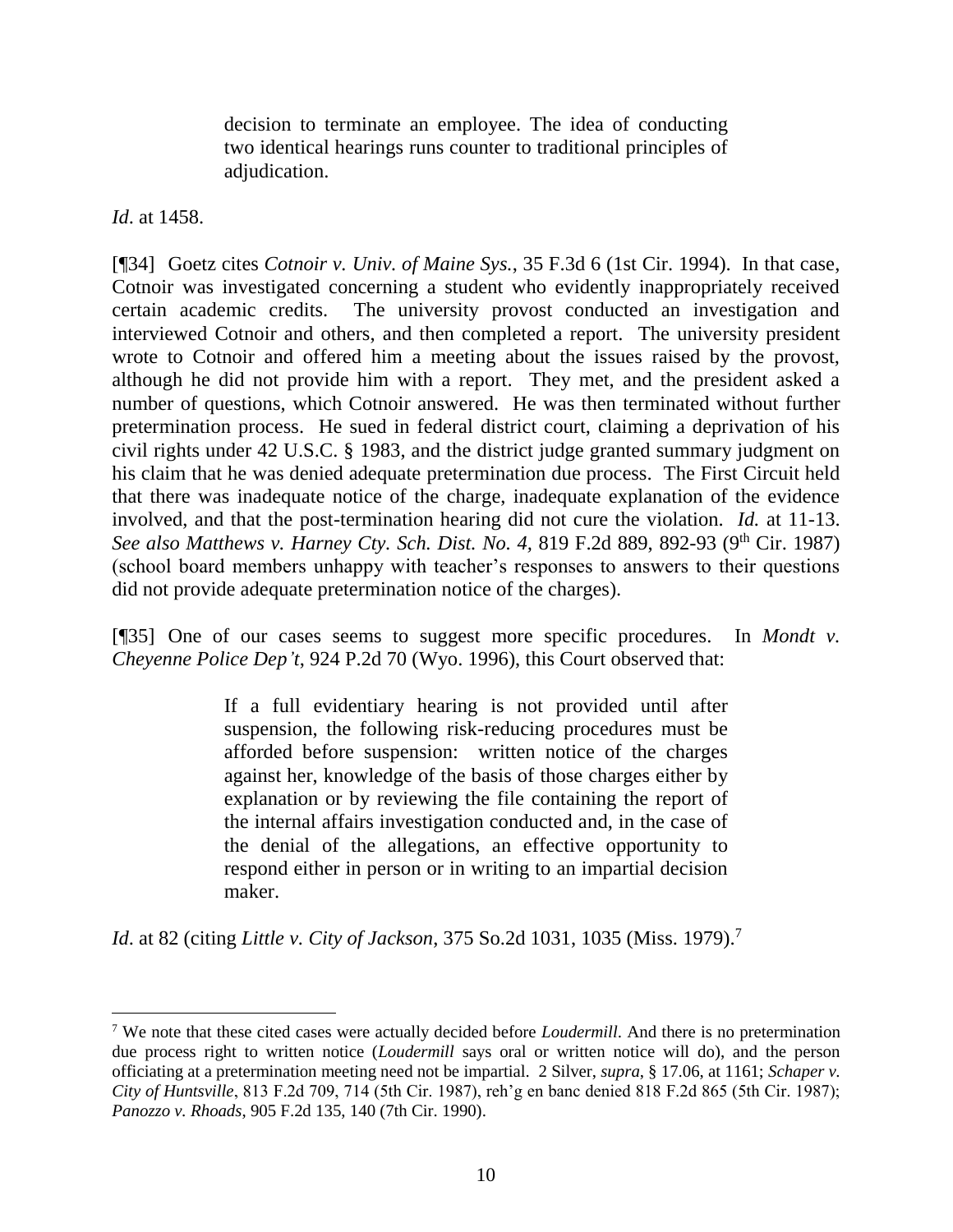[¶36] However, that comment must be considered in context. *Mondt* was a certified question dealing with a civil service statute that required the process described above for policemen and firemen for whom discharge, reduction in grade or compensation was sought. *Mondt,* 924 P.2d at 77. Mondt was provided no pretermination process, and she was denied a post-termination hearing as well, even though the facts supporting her dismissal were disputed. The holding in *Mondt* was therefore correct for a police officer under the civil service rules in light of the absence of any due process whatsoever.

[¶37] A more general statement of the requirements for pretermination process can be found in *Davis v. City of Cheyenne*, 2004 WY 43, 88 P.3d 481 (Wyo. 2004):

> [P]ublic employees must be given notice sufficient to afford them a reasonable opportunity to know the claims of the opposing party and meet them. The notice must contain adequate and specific notice of the charges for which the employee is being terminated. The notice must be sufficient to afford the employee a real and meaningful opportunity to respond to every charge or allegation brought against him as a basis for termination. Absent an opportunity to respond to every allegation that is the basis for termination, a public employee has not been given a real and meaningful opportunity to be heard and is deprived of due process.

*Id.* ¶ 17, 88 P.3d at 488 (citations and quotation marks omitted) (quoting *Lucero v. Mathews*, 901 P.2d 1115, 1120 (Wyo. 1995)). *See also Metz v. Laramie Cty. Sch. Dist. No. 1*, 2007 WY 166, ¶¶ 33, 35, 173 P.3d 334, 343-44 (Wyo. 2007) (relying on the standard in *Lucero* and *Davis)*.

[¶38] We must analyze the adequacy of the pretermination process on the facts of this case, looking at the first three meetings under the flexible standard imposed by *Loudermill*. It is clear that the decision to terminate Goetz had been made by the last meeting, and that she was terminated when that decision was communicated. This is not what *Loudermill* and its progeny contemplate. However, the first three meetings may have provided adequate pretermination process.

[¶39] The district court determined that Goetz did not have notice of the basis for her termination. However, the record clearly reflects that she did. She was asked about the bag and iPad by her supervisor, and then by the principal and head custodian, and she was then taken step by step through the video by McGovern. During this third pretermination meeting, she was asked accusatory questions such as why she picked up the bag, why she put it in the bottom of the Brute, and why she didn't drop the bag at the office when she passed nearby a number of times, as shown on the video. At the initial meeting with her supervisor, she had already prepared a statement explaining her actions.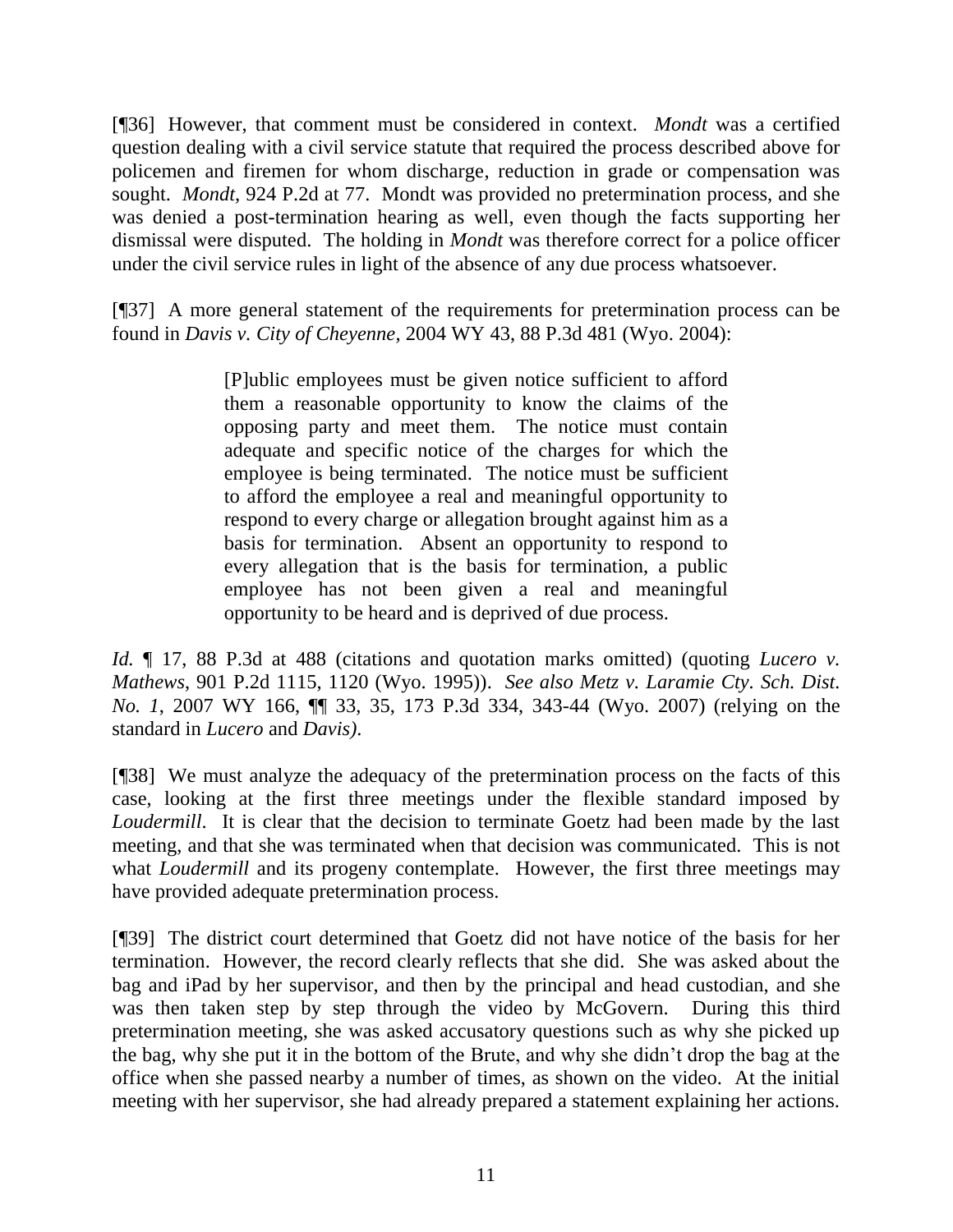She prepared two supplemental statements addressing the issues after that, with each explaining that she possessed but did not intend to steal the iPad. She in fact had adequate notice of the claimed wrongdoing and the evidence supporting it due to the repeated meetings and close examination of the video and questions about her explanations. *See Panozzo v. Rhoads,* 905 F.2d 135, 139 (7th Cir. 1990) (officer was provided an adequate explanation of the evidence against him due to the allegations themselves). $8$ 

[¶40] The district court also found that Goetz was not provided adequate notice of the proposed action of termination. However, it is clear that Goetz knew the accusations against her were grave. It should be self-evident that a school district cannot allow an employee who would steal valuable student property to continue to work for it. It could not have been a good sign that she was required to meet with ever-escalating levels of supervisors to discuss the details of the incident – she could not have been expecting an award for her job performance. She clearly recognized her jeopardy when, despite McGovern's ill-conceived response to her question about disciplinary consequences, she asked for and received an employee advocate. She was subjected to very pointed questions about the video and her actions. She herself was a trained and experienced employee advocate. She also asked McGovern to take into account her fifteen years of service, and that she had "never done anything like this before." To conclude that she had no notice that she could be fired would be to ignore the obvious.

[¶41] Finally, the district court also found that the failures it identified were not harmless. We disagree. Goetz admitted that she had presented everything she had to present before the final meeting with Deputy Superintendent McGovern and others when she was terminated. She had told her side of the story orally and through three statements, and she reminded McGovern of her good service up to that point before the final meeting at which she was terminated. Our view of the evidence at the hearing also supports this conclusion. Although, as might be expected, further details emerged at the hearing, Goetz's response was basically the same: she took the bag planning to take it to the office, not knowing it contained an iPad; she put it in the Brute because she didn't have a better way to carry it; she did not understand the bag to be the one Johnson was looking for; and she didn't return the bag to the office because she forgot about it.

[¶42] We hasten to point out that situations will not always be as clear as the one in this case. We can well imagine a case in which an employee is asked about aspects of his or her job performance, and has no reason to suspect that they may be considered grounds for termination. *Matthews v. Harney Cty. Sch. Dist.*, 819 F.2d at 890; *Urban v. Tularosa*,

<sup>&</sup>lt;sup>8</sup> We are aware that another panel of the Seventh Circuit later disagreed in some respects with a portion of the *Panozzo* decision indicating that written notice of the claimed wrongdoing the night before a hearing was sufficient. *Staples v. City of Milwaukee*, 142 F.3d 383, 386 (7th Cir. 1998). However, in *Staples*, the employee was called to a meeting for an entirely different purpose and then confronted with a different accusation. *Id*. at 384-85. As already noted, these cases can be intensely factual.